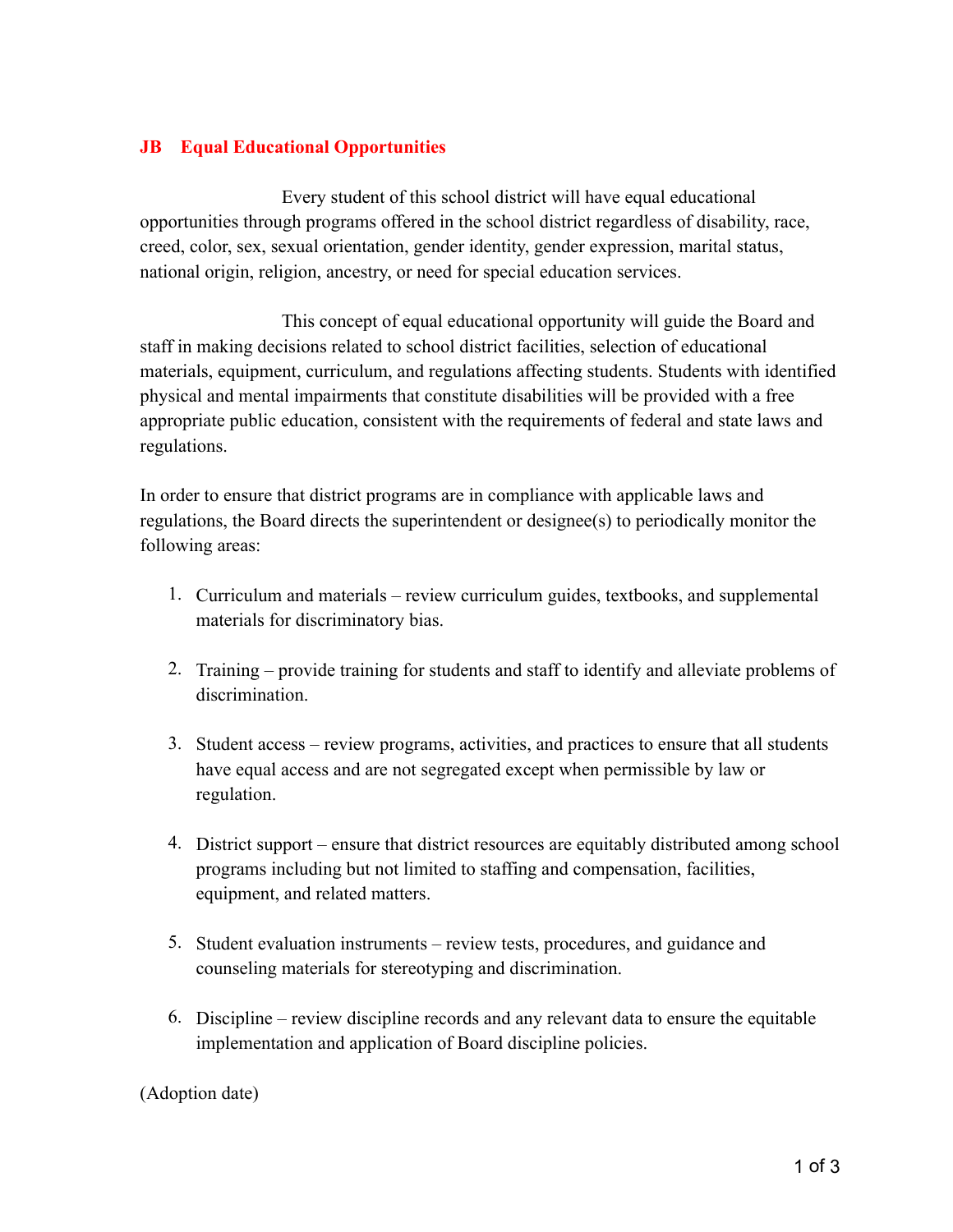LEGAL REFS.: 20 U.S.C. §1681 *(Title IX of the Education Amendments of 1972)* 20 U.S.C. §1701-1758 *(Equal Educational Opportunities Act of 1974)* 29 U.S.C. §701 *et seq. (Section 504 of the Rehabilitation Act of 1973)* C.R.S. 2-4-401 (3.4) *(definition of gender expression)* C.R.S. 2-4-401 (3.5) *(definition of gender identity)* C.R.S. 2-4-401 (13.5) *(definition of sexual orientation)* C.R.S. 22-32-109 (1)(ll) *(Board duty to adopt written policies prohibiting discrimination)* C.R.S. 22-32-109.1 (2) *(safe school plan to be revised as necessary in response to relevant data collected by the school district) C.R.S. 22-32-110 (1)(k) (definition of racial or ethnic background includes hair texture, definition of protective hairstyle)* C.R.S. 24-34-601 *(unlawful discrimination in places of public accommodation)* C.R.S. 24-34-602 *(penalty and civil liability for unlawful discrimination)*

CROSS REFS.: AC, Nondiscrimination/Equal Opportunity

JBB\*, Sexual

Harassment

*NOTE: For purposes of this policy, these terms have the following meanings:*

- *"Race" includes hair texture, hair type, or a protective hairstyle that is commonly or historically associated with race. C.R.S. 22-32-110 (1)(k).*
- *"Protective Hairstyle" includes such hairstyles as braids, locs, twists, tight coils or curls, cornrows, bantu knots, afros, and head wraps. Id.*
- *"Sexual Orientation" means an individual's identity, or another individual's perception thereof, in relation to the gender or genders to which the individual is sexually or emotionally attracted and the behavior or social affiliation that may result from the attraction. C.R.S. 2-4-401 (13.5).*
- *"Gender Expression" means an individual's way of reflecting and expressing the individual's gender to the outside world, typically demonstrated through appearance, dress, and behavior. C.R.S. 2-4-401 (3.4).*
- *"Gender Identity" means an individual's innate sense of the individual's own gender, which may or may not correspond with the individual's sex assigned at birth. C.R.S. 2-4-401 (3.5).*